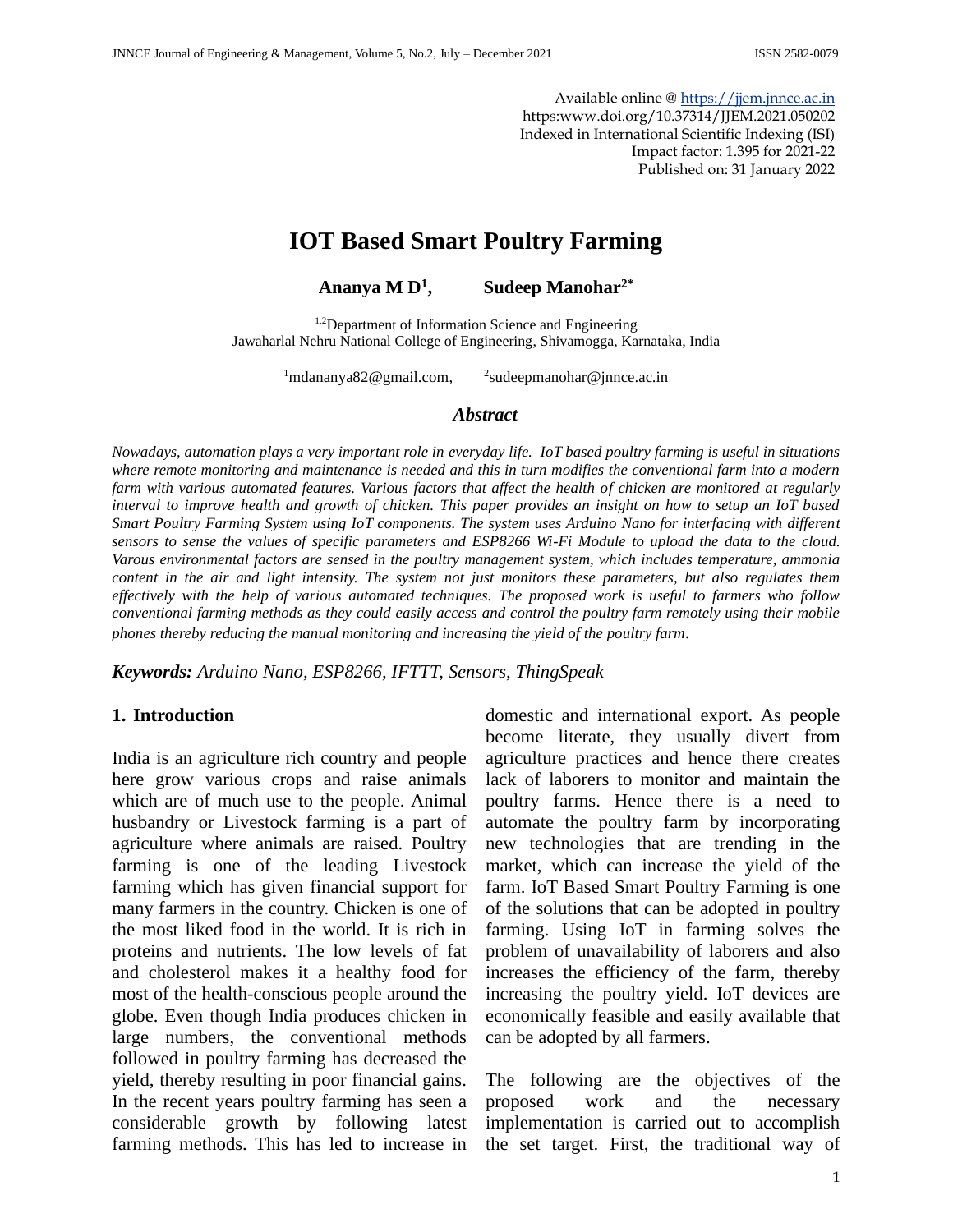poultry farming is replaced with the smart and intelligent farming using IoT based technologies as the former method incurs more work force and less yield. As the technology is available at a very low budget it is economically feasible to deploy in almost all poultry farms without financial overhead.

Second, it helps the farmers in real time controlling and monitoring of environmental aware context parameters such as temperature, air quality and light intensity by using corresponding regulating devices like heaters, exhaust fans, and lights. Third, this smart system is used to remotely control the farm from any location which reduces the amount of time and manual work consumed. As the system is connected to internet, it becomes easy for an individual to keep track of the poultry environment conditions wherever he is. Finally, the system will improve productivity and quality of chickens in poultry farming by providing healthy and necessary environment for its growth.

Internet of Things (IoT) [1] connects many devices together with the internet, that sense and control various components is a network. The data sent is processed [2] and stored in the cloud or is used to actuate other IoT devices. IoT devices are portable and easy to access which comes with less cost and consumes less power. IoT provides platform for Machine to Human communication (M2H) and Machine to Machine (M2M) communication.

The proposed work focuses on building a system setup using latest technologies [3] like IoT, low cost hardware and free software which include monitoring and controlling of farms [4]. The system makes use of specific sensors to sense noticeable changes in its surroundings and notifies the concerned person on his cell phone using an app. A threshold is set for all the parameters and when the sensed data crosses this threshold, corresponding devices can be actuated remotely to bring the value below threshold. Thus we can save time and increase the hygiene in the locality [5].

#### **2. System Architecture**

Architecture for the IoT Based Smart Poultry Farming is as shown in Figure 1. Arduino Nano micro-controller is used which is connected to ESP8266 and relay. The sensor readings received by Arduino is passed to ESP8266 which acts as Wi-Fi module. Arduino accepts data from various sensors that are connected. The algorithm compares the read values with the threshold and sends actuating signals to the relays connected to the Arduino. The relays switches ON or OFF and the connected devices operate accordingly. A 5V adapter is used in order to power up the Arduino and a 12V battery is used in order to power the devices like bulb and exhaust fan. The architecture block diagram is shown in Figure 2.



Figure 1: System Architecture of proposed System



Figure 2: System architecture block diagram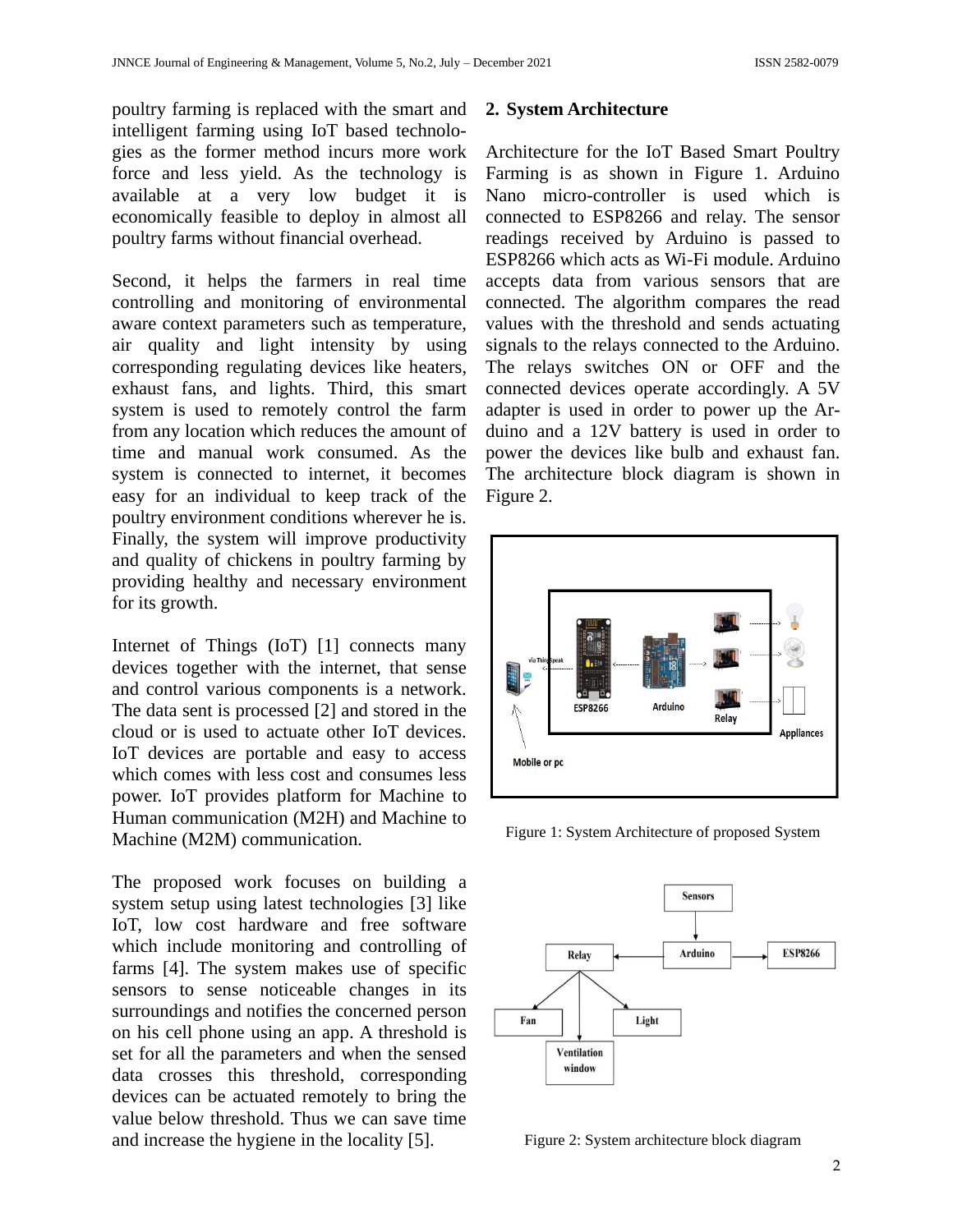### **2.1 Arduino Nano**

Arduino Nano is a programmable micro controller board which has onboard ATmega329P chip used for computing purpose. The 14 digital pins and 6 analog pins are used for data input and output. It is equipped with 16 MHz quartz crystal which generates the needed frequency. The pins of the Arduino Nano can be used as input or output using the functions, pinMode(). The Arduino Nano can communicate with a computer or any other IoT device. Arduino IDE is used to write program for Arduino boards. The board is powered up using USB cable or external batteries or power supply.

### **2.2 ESP8266**

NodeMCU is a microcontroller which runs on ESP8266 SoC [6]. This board is equipped with analog and digital pins which are used for reading and writing data. The board also can connect to any Wi-Fi access point using the onboard Wi-Fi module. Application which needs wireless connectivity can make use of this board.

# **2.3 4 Channel 5V Relay**

A relay is electronically operated to perform the ON and OFF operations. An electromagnet is used to operate a relay. These are usually operated at low signals using the output of Arduino or NodeMCU. Various home electrical equipment like bulb, fan, refrigerator etc. can be controlled remotely by using relays. Arduino program sends signals which turns ON/OFF the target appliance.

# **2.4 DHT11 Temperature Sensor**

DHT11 is used to sense the room temperature and humidity. A capacity humidity sensor and a thermistor is used to measure the values in the surroundings [7]. It outputs digital output of temperature in centigrade and humidity in percentage. For its proper operation, no instruction should be sent to it within one

second after powering ON. And a capacitor of calculated value needs to be connected between VCC and GND.

### **2.5 MQ-135 Gas Sensor**

MQ-135 sensor is used to sense the concentration of various gases in the environment. This sensor contains 3 pins and gives analog output. This can sense ammonia, ammonium oxide, alcohol, benzene, carbon dioxide and smoke. Since this sensor is highly sensitive to ammonia, it is used in the proposed work. This sensor is used in various applications where quality of air has to be measured.

### **2.6 LDR Photo resistor**

A Light Dependent Resistor (LDR) is controlled by the light that is incident on it. The resistance of LDR decrease as the light increases. Various applications where light sensing is required makes use of this resistor.

# **2.7 ThingSpeak**

ThingSpeak is an open source software which is used to read and write data from IoT devices using HTTP. Data logging for various applications can be done using ThinkSpeak. The data that is stored in the web can later be read and processed by another IoT device to take actions. ThinkSpeak provides facility to plot different types of graphs from the data that is stored.

# **2.8 IFTTT**

If This, Then That (IFTTT) is used in scenarios where conditional statements are needed in IoT application. It is a web base free service which can do small tasks online for the applications. These conditional tasks are called applets. IFTTT employs the following concepts:

- "this" part of the applet "triggers" the action
- "that" part of the applet specifies the action"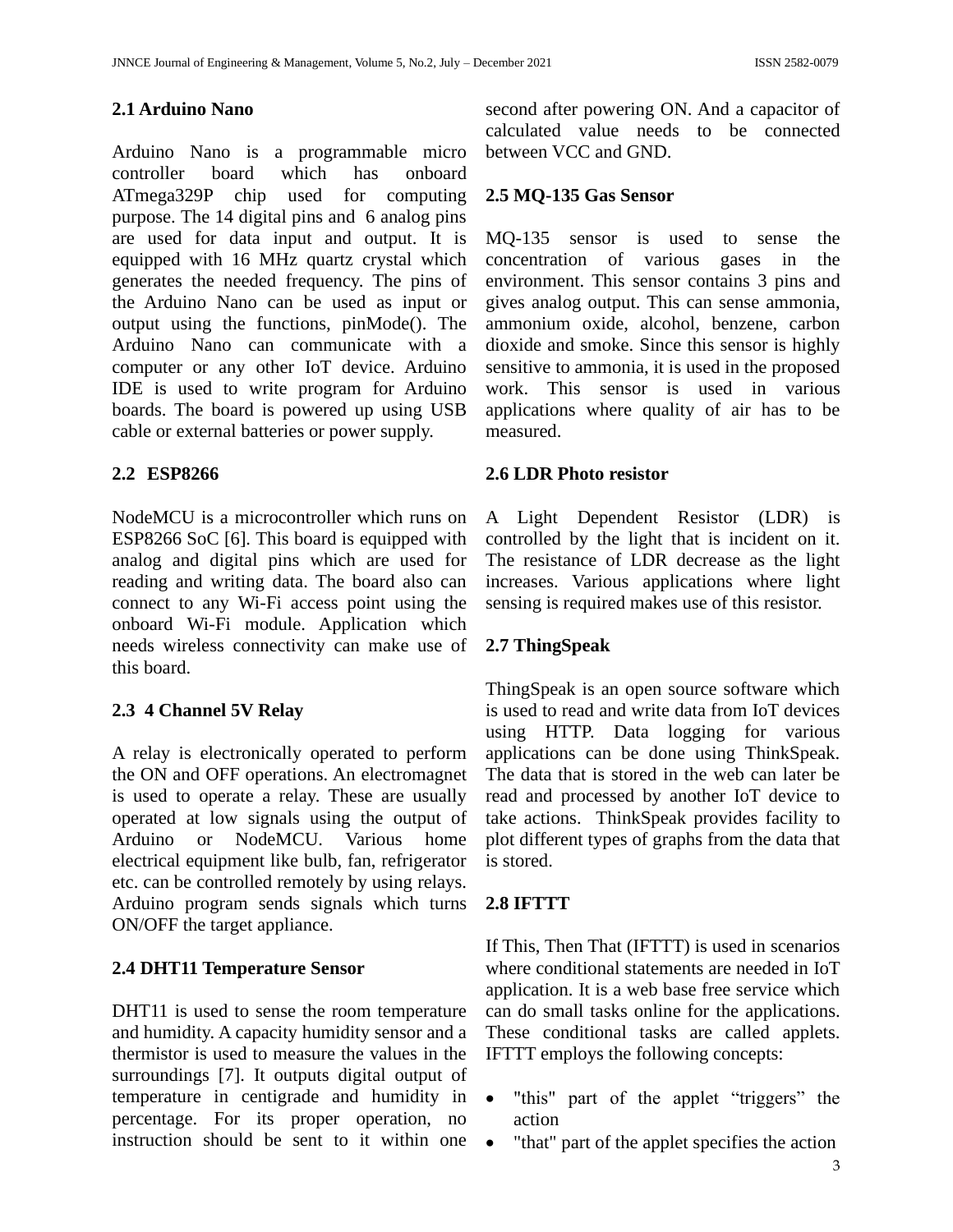A sensor can be considered as a trigger which reads the data. If the sensed values exceed the threshold value, then an action triggers which performs a specific task. The conditional checking is done online based on the data that is fed into the cloud using ThingSpeak.

### **3. System Implementation**

The IoT based Smart Poultry Farming System is implemented using IoT hardware devices and software. Various sensors are used to sense the environmental parameters such as light intensity, ammonia concentration and temperature. The sensed data is uploaded to cloud using NodeMCU. IFTTT service is used to monitor the data that is sensed. When a data value reaches a threshold, certain actions are triggered that actuates particular devices using relay module.

The NodeMCU module communicates with the concerned person who is in-charge of the poultry farm. IFTTT service triggers suitable actions to send messages to the person and to other devices. The NodeMCU sends data that is read from the sensors to the cloud using ThingSpeak. Data analysis is done by plotting graphs. The graphs plotted can be viewed on any computer or handheld devices using internet. The analysis can be made use of the poultry farm in-charge to take actions which could enhance the productivity of the farm.

The implementation is done on a smaller model of the poultry farm whose environment depicts the real environment. Sensors, which can cover a smaller geographical area, are considered. The temperature is varied by applying heat near the DHT 11 sensor and when the sensor detects a raise in temperature, the algorithm actuates the relay to turn ON the exhaust fan to lower the temperature inside the poultry farm. The light intensity on the LDR is reduced by covering it by some object. The LDR senses the decrease in intensity of light and the algorithm turns ON the bulb. And as the intensity of light is increased, the bulb is turned OFF automatically. To see the effect of

gas, ammonia is used near the gas sensor, which detects the percentage of ammonia in the air and sends the data to the microcontroller. The algorithm checks the data, compares and if it crosses the threshold, the fan is switched ON to reduce the concentration of ammonia in the poultry farm. The whole module is connected to ThinkSpeak which can read the sensor values directly to web and can display the status of the read values in the poultry farm. ThinkSpeak can be accessed from anywhere through the web which enable the person in-charge of the poultry farm to monitor the various parameters of the environment.

# **3.1 Algorithm**

Step 1. Start the process

Step 2. Acquire the data from the sensor

Step 3. Sensor data is input to Arduino Nano

Step 4.1: When temperature goes beyond threshold value then cooling fan will be turned ON automatically.

Step 4.2: When percentage of ammonia in gas goes beyond threshold value then ventilation window will be opened automatically.

Step 4.3: When light intensity goes below threshold value then light will be switch ON automatically.

Step 5: Connect ESP8266 Wi-Fi module to Arduino Nano. This helps to upload data to the web page.

Step 6: The person in-charge of the poultry farm can get the internal environmental conditions through mobile/PC using Internet.

# **4. Results and Discussion**

The system has been implemented and tested for changing environmental conditions. System setup includes sensors, microcontroller, Wi-Fi module and actuators. Figure 3 shows the connection between the various devices. The temperature, light and gas values are varied by making suitable environmental changes. The read values from the sensors are processed and results obtained are observed against expected outcome.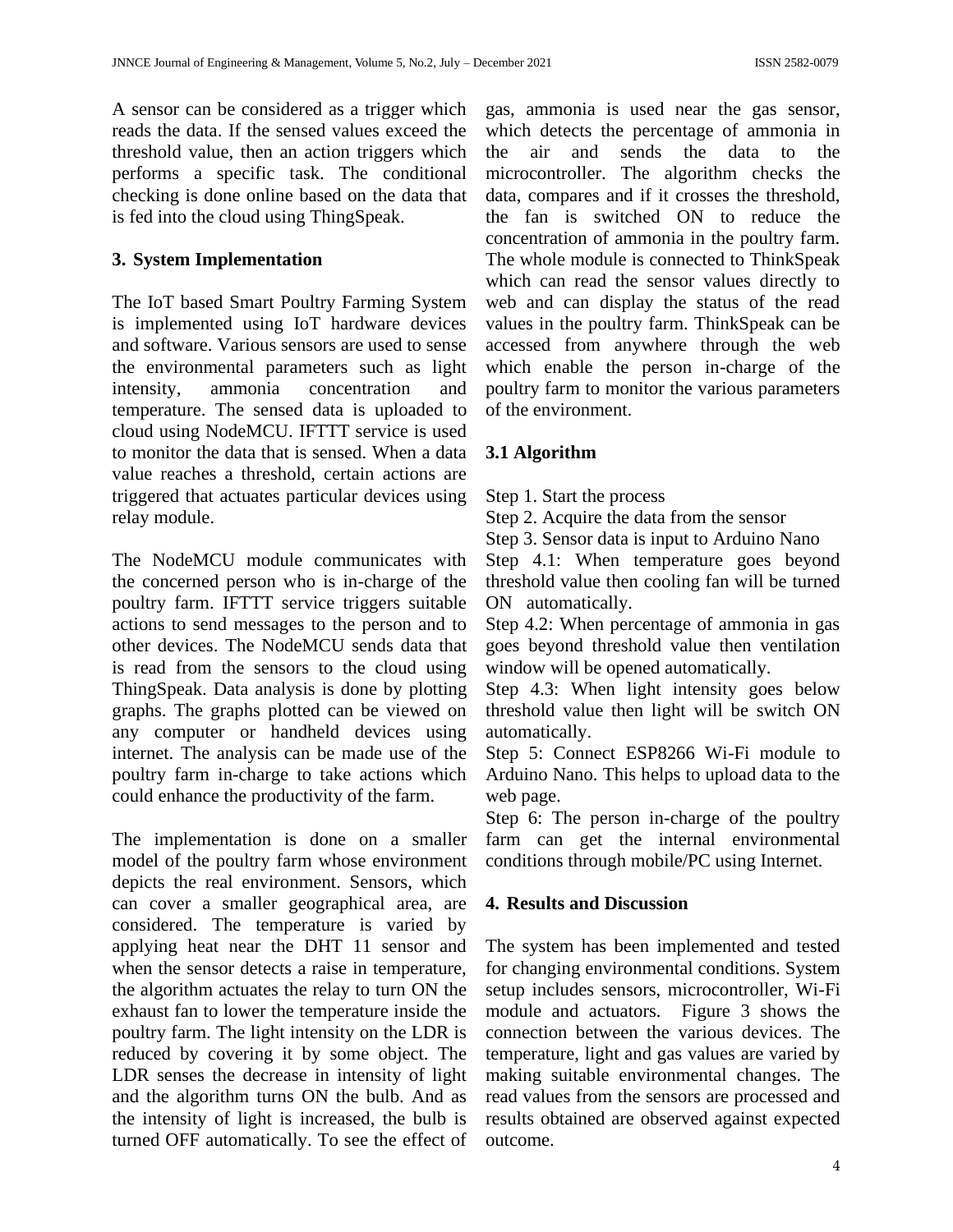

Figure 3: Connection between aggregator, coordinator node and actuator nodes

Figure 4 shows the graphical output of the values read by the sensors through ThinkSpeak application. The graph is helpful in providing timely data to the person who is in-charge of the poultry farm. This graph may also be used for analysis purpose for future scope.



Figure 4: shows the graphical analysis of all the sensors over a period of time implemented using Thingspeak IoT.

Whenever a physical parameter crosses a predefined value, a notification is sent to the person as shown in Figure 5. The algorithm checks the sensed data and if it is out of the threshold level, the poultry farm personnel is informed about the change in the environmental conditions through mail and SMS. This alert system enables the person to take action against the change and can save the chicken from any disaster caused due to temperature or light or gas level.



Figure 5: Email notification sent to the owner when gas is detected

#### **5. Conclusion**

The proposed work demonstrates an IoT system setup that can be used in poultry farms. It comprises of sensors, Arduino Nano microcontroller, ESP8266 Wi-Fi module and relays. The system is easy to adopt and requires less modification and investment. The parameter values can be monitored remotely using a smart phone. The level of temperature, ammonia gas and light can be controlled automatically using actuators. Since close monitoring is done in this proposed system, health and growth of chickens are improved.